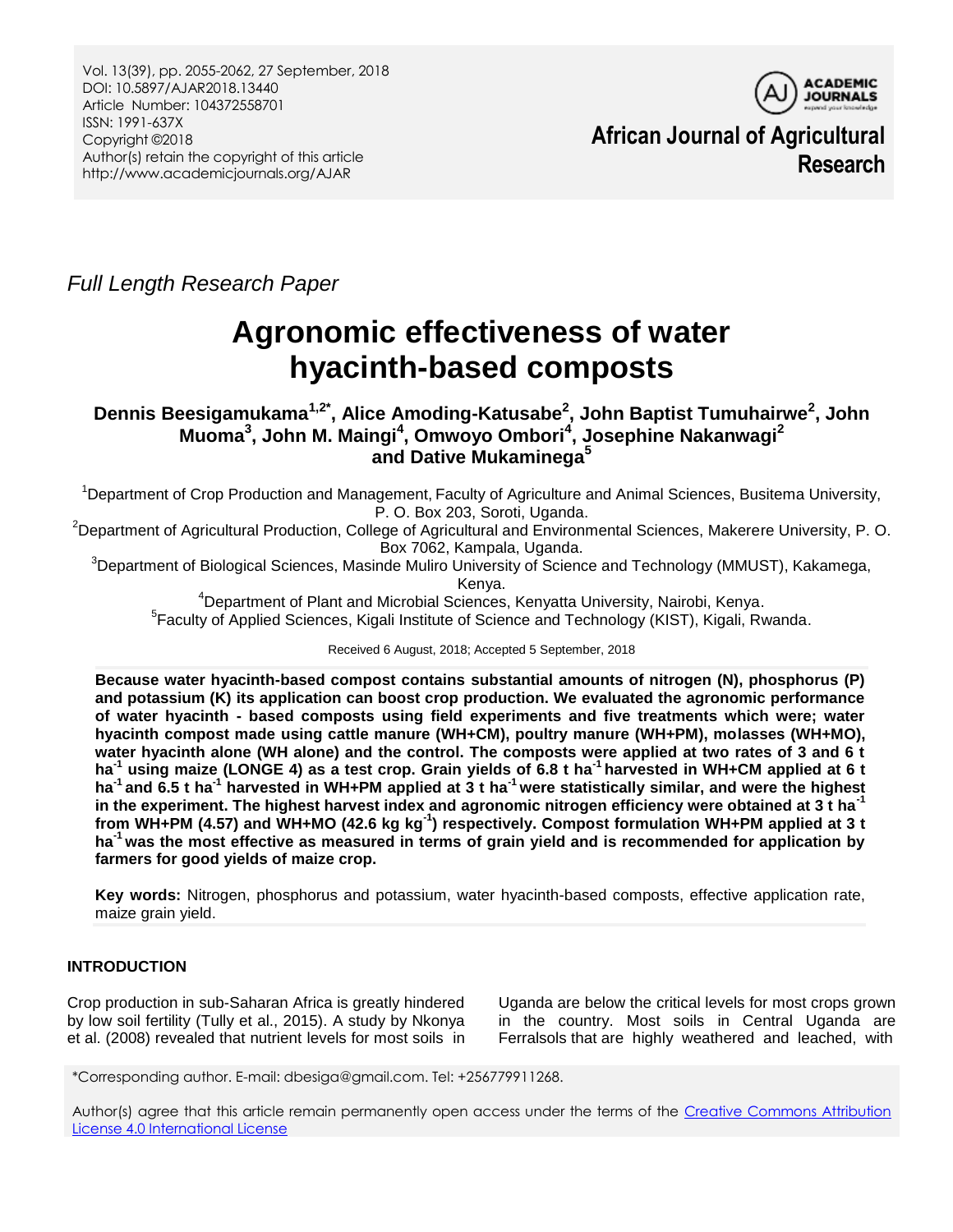low cation exchange capacity, low pH and low organic matter (Aniku, 2001). The soils also have high contents of sesquioxides and a problem of phosphorus fixation and aluminium toxicity. Very high nutrient losses occur due to poor farming practices in most farming communities. Soil erosion alone was found to contribute up to 24, 59 and 33% of total N, P and K losses respectively from the soils in the Lake Victoria crescent region of Uganda (Nkonya et al., 2008). This implies that farming practices used by famers are not sustainable and calls for use of feasible soil fertility management practices to boost crop production. As a result, most fields have negative nutrient balances due to leaching, denitrification and soil erosion (Ebanyat, 2009).

Use of inorganic fertilizers would be the quickest entry point for elevating agricultural productivity and production (Sanchez et al., 2009). However, mineral fertilizer use in Sub Saharan Africa where Uganda lies is still low at 10 kg ha<sup>-1</sup> (FAO, 2017). Furthermore, studies show that on farms where mineral fertilizers are used, there are low nutrient use efficiencies (Ebanyat, 2009) and this has been partly attributed to low organic matter content (Vanlauwe et al., 2015). Organic matter increases fertilizer use efficiency by supplying the secondary and micronutrients required in the uptake and utilization of macronutrients supplied from mineral fertilizers. Musinguzi et al. (2016) established a range of 1.9-2.2% carbon as the critical concentration for crop response to mineral fertilizer inputs. However, most soils in Uganda have carbon levels below this range (Nkonya et al., 2008). Addition of organic matter would help to improve soil organic carbon stocks but there are limited sources of manure especially in regions where animals are not part of the farming system. Organic resources in most African farming systems have competing uses on the farm (Rufino et al., 2011). Bekunda (1999) revealed that crop residues from maize and beans are mainly put in banana plantations and a result cause soil mining in annual cropping fields. Moreover, the natural means of managing soil fertility like use of fallows have broken down due to land scarcity as a result of increased population pressure on land (Ebanyat, 2009). As a result, most farmers who have continued to get low crop yields due to continued soil nutrient depletion without affordable means of replenishing the lost nutrients to maintain the soil fertility. Therefore, any strategy for improving crop yields should consider building organic matter to levels that can improve the soils' response to fertilizer inputs. This can be achieved by sole or combined application of organic matter with mineral fertilizers and providing farmers with readily available organic matter sources. In this study, we focus on the use of water hyacinth as a potential source of manure for crop production.

The water hyacinth is an aquatic weed present on Lake Victoria and other water bodies in Uganda and spreads rapidly due to its high productivity rate (Amoding et al., 1999). It is considered a menace on aquatic resources but, it accumulates nutrients like nitrogen (N), phosphorus (P), potassium (K) and micronutrients which may be recovered for use to boost agricultural productivity. Amoding et al. (1999) reported that water hyacinth absorbs about 99 kg N ha<sup>-1</sup>, 8 kg P ha<sup>-1</sup> and 182 kg K ha $^{-1}$  within a week. However, the study did not go ahead to produce water hyacinth compost and determine the effect of such compost on crop production. In this study, the water hyacinth was co-composted with locally available materials like poultry manure, cattle dung and molasses to fortify its nutrient levels. We assessed the comparative performance of water hyacinth-based compost on crop production using field experiments to determine the most effective water hyacinth-based compost formulation and application rate for crop production.

## **MATERIALS AND METHODS**

#### **Preparing the composts**

In order to hasten compost maturity, the water hyacinth was composted using the above ground pile method in boxes of 1.5 m length  $\times$  1.5 width  $\times$  1.5 m height as described in Beesigamukama et al. (2018). The experiment had four treatments: (i) Water hyacinth co - composted with cattle manure (WH+CM), (ii) Water hyacinth co - composted with poultry manure (WH+PM), (iii) Water hyacinth composted with molasses (WH+MO) and (iv) the control where the water hyacinth was composted alone (WH alone). Table 1 shows selected characteristics of water hyacinth and other materials used in composting. Molasses had a total sugar content of 54.6%, which was determined phenol sulphuric acid method (AOAC International, 2003). The experiment was managed using standard composting procedures (Epstein, 1997) and compost from all treatments was mature in six weeks. The mature compost was harvested and used in the field experiment. Table 2 presents the chemical characteristics of the composts that were used in the experiment. Fortification of water hyacinth with poultry manure produced compost with highest concentration of N, P and K while the unfortified compost had least nitrogen and potassium.

## **Field experiment**

Field experiments were set up on four sites in Wakiso district, Central Uganda. The sites were: MUARIK (E 32° 36'42.0''N 0° 27' 03.0''), Bugiri 1 (E 32° 34' 256''), Bugiri 2 (E 32° 34'106'' N 0° 06' 184''), Bugiri 3 (E 32° 33' 668'' N 0° 06' 604''). Farmers near Lake Victoria that have access to the water hyacinth were involved in the study. Table 3 shows selected soil characteristics of the sites. The soils are acidic in nature with low nitrogen, phosphorus, organic matter and calcium levels, moderate potassium, and sufficient magnesium. Earlier classification categorized the soils in the area as Ferralsols formed from pre- Cambrian acid rocks and belonging to the Buganda catena (Aniku, 2001). The experiments were set out in RCBD with three replicates and nine treatments which were: four water hyacinth- based composts: WH+PM, WH+CM, WH+MO and WH alone applied at two rates of 3 and 6  $t$  ha<sup>-1</sup> and the control where no compost was applied. LONGE 4 maize variety which is high yielding, early maturing (95-115 days) and drought tolerant was used as test crop and planted at a spacing of  $75 \times 30$  cm (one plant per hill). Plots of  $3 \times 3$  m were used and spacing of one and two metres was left between the plots and blocks respectively.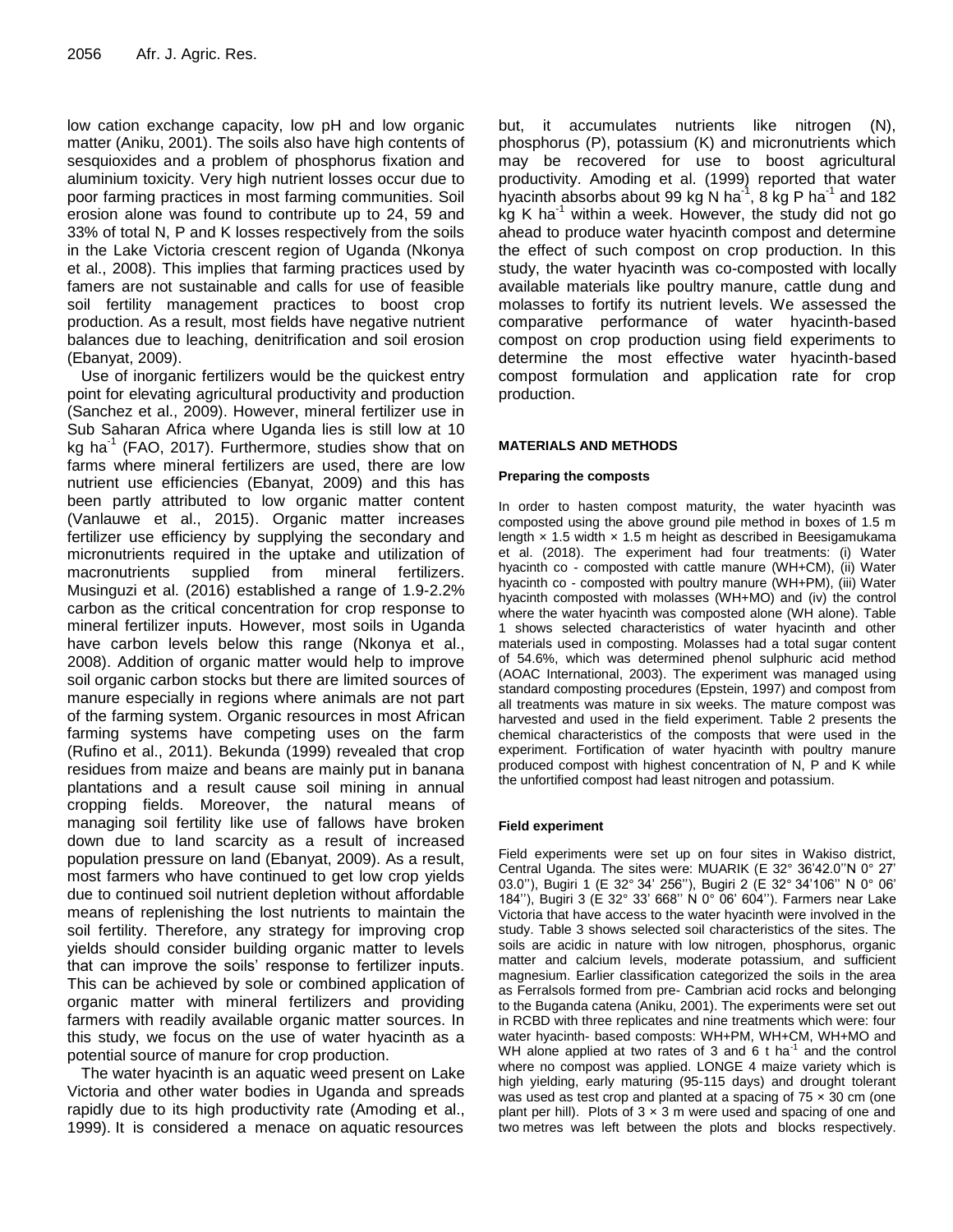| <b>Material</b> | <b>Moisture</b><br>content | <b>TOC</b>    | ΤΟΝ | <b>Total P</b> | Total cations (mg kg <sup>-1</sup> ) |    | C/N ratio |      |
|-----------------|----------------------------|---------------|-----|----------------|--------------------------------------|----|-----------|------|
|                 |                            | $\frac{9}{6}$ |     | $(mg kg-1)$    |                                      | Сa | Mg        |      |
| Water hyacinth  | 92.3                       | 34.5          | 1.8 | 3.1            | 39                                   | 19 | 6.7       | 19.2 |
| Poultry manure  | 40.0                       | 27.5          | 1.7 | 22.3           | 25                                   | 30 | 4.2       | 16.2 |
| Cattle manure   | 67.7                       | 19.9          | 1.4 | 5.6            | 13                                   | 5  |           | 14.2 |

**Table 1.** Characteristics of raw materials used in composting.

TOC= Total organic carbon, TON= Total organic nitrogen.

**Table 2.** Characteristics of the water hyacinth compost formulations used in experiment.

| <b>Compost</b> |      | (%)  |                | Total cations (%)<br>pH(1:2.5 water) |     |      | C/N  |       |
|----------------|------|------|----------------|--------------------------------------|-----|------|------|-------|
| formulation    | ΤΟΝ  | TOC  | <b>Total P</b> |                                      |     | Сa   | Mq   | ratio |
| WH+PM          | 2.21 | 16.1 | 1.36           | 8.3                                  | 1.5 | 0.84 | 0.18 | 7.3   |
| WH+CM          | 1.94 | 14.5 | 0.46           | 8.2                                  | 0.8 | 0.46 | 0.17 | 7.5   |
| WH+MO          | 1.62 | 8.6  | 0.36           | 7.9                                  | 1.1 | 0.47 | 0.15 | 5.3   |
| WH alone       | 1.36 | 10.4 | 0.38           | 7.6                                  | 1.1 | 0.55 | 0.18 | 7.6   |

**Key:** WH+PM = compost from water hyacinth and poultry manure, WH+CM = compost from water hyacinth and cattle manure, WH+MO = compost from water hyacinth and molasses, WH alone = compost from water hyacinth alone, TON=Total organic nitrogen, TOC= Total organic carbon.

**Table 3.** Selected soil physical and chemical characteristics of the sites.

| <b>Sites</b>           | pH (1:2.5<br>water) | TON      |      | <b>SOM</b> | Av. P    |     | Ex. cations<br>(cmol/kg) | <b>Textural class</b> |
|------------------------|---------------------|----------|------|------------|----------|-----|--------------------------|-----------------------|
|                        |                     | (%)      |      | (mg/kg)    | κ        | Ca  | Mg                       |                       |
| <b>MUARIK</b>          | 5.6                 | 0.16     | 2.7  | 3.6        | 0.57     | 2.6 | 1.24                     | Sandy clay            |
| Bugiri 1               | 5.4                 | 0.11     | 1.7  | 9.2        | 0.45     | 2.0 | 0.85                     | Sandy loam            |
| Bugiri 2               | 4.7                 | 0.14     | 2.1  | 3.2        | 0.20     | 1.3 | 0.99                     | Sandy clay            |
| Bugiri 3               | 5.3                 | 0.13     | 2.5  | 10         | 0.21     | 1.7 | 1.01                     | Sandy clay            |
| <b>Critical values</b> | $5.5+$              | $0.25 +$ | $3+$ | $15+$      | $0.22 +$ | 4†  | $0.25+$                  |                       |

**†** *Okalebo* et al*.* (2002)

TON= Total organic nitrogen, SOM= soil organic matter, Av. P= available phosphorus, Ex. cations = Exchangeable cations.

#### **Data collection**

Data were collected on plant height, number of leaves and leaf area. Plant heights were determined by measuring the height of the selected plants from the ground level up to the base of the fully opened youngest leaf. Number of leaves was determined by counting while leaf area was calculated as a product of leaf length and width that were measured using a tape measure. Leaf area, number of leaves and a correction factor of 0.71 were used to calculate leaf area index (LAI) using the formula by Edje et al*.* (1987) below. a tape measure. Lear area,<br>actor of 0.71 were used to  $AE (kg kg<sup>-1</sup>)$ <br>the formula by Edje et al.<br>**Data analysis** 

$$
LAI = \frac{\text{Number of leaves} \times \text{leaf area}}{\text{Land area}} \tag{1}
$$

Grain and stover yield data were collected at harvesting from a net plot area of 2.25  $\text{m}^2$ . Grain samples were collected from each plot, taken to the laboratory and oven dried at 70°C for 72 h to determine total dry matter by correcting to a moisture content of 12%. The grain yield was then expressed on a hectare basis. Grain and  $\text{LAI} = \frac{\text{Number of leaves} \times \text{ leaf area}}{\text{Land area}}$  (1) Data were ana<br>Grain and stover yield data were collected at harvesting from a net<br>plot area of 2.25 m<sup>2</sup>. Grain samples were collected from each plot, efficiencies. Co<br>taken to the lab

stover yields obtained were used to calculate harvest index as a ratio of grain yield to biological yield. The grain yield from each treatment was used to determine the additional amount of economic yield per unit N supplied from each treatment by calculating agronomic efficiency (AE) according to (Baligar et al., 2001).

$$
\mathsf{AE} \, (\mathsf{kg} \, \mathsf{kg}^{-1}) = \frac{(\mathit{Yield} \, F - \mathit{Yield} \, c) \, \mathit{kg}}{(\mathit{Quantity} \, \, of \, \mathit{nutrient} \, \, applied \, , \, \mathit{kg})} \, . \tag{2}
$$

## **Data analysis**

Data were analyzed using GenStat discovery  $10<sup>th</sup>$  edition for windows. Analysis of variance test was done to generate means for leaf area index, plant height, yield and agronomic nitrogen efficiencies. Correlation analysis was run to establish the relationship between maize growth parameters and grain yield. Significant means were separated using Fishers protected LSD at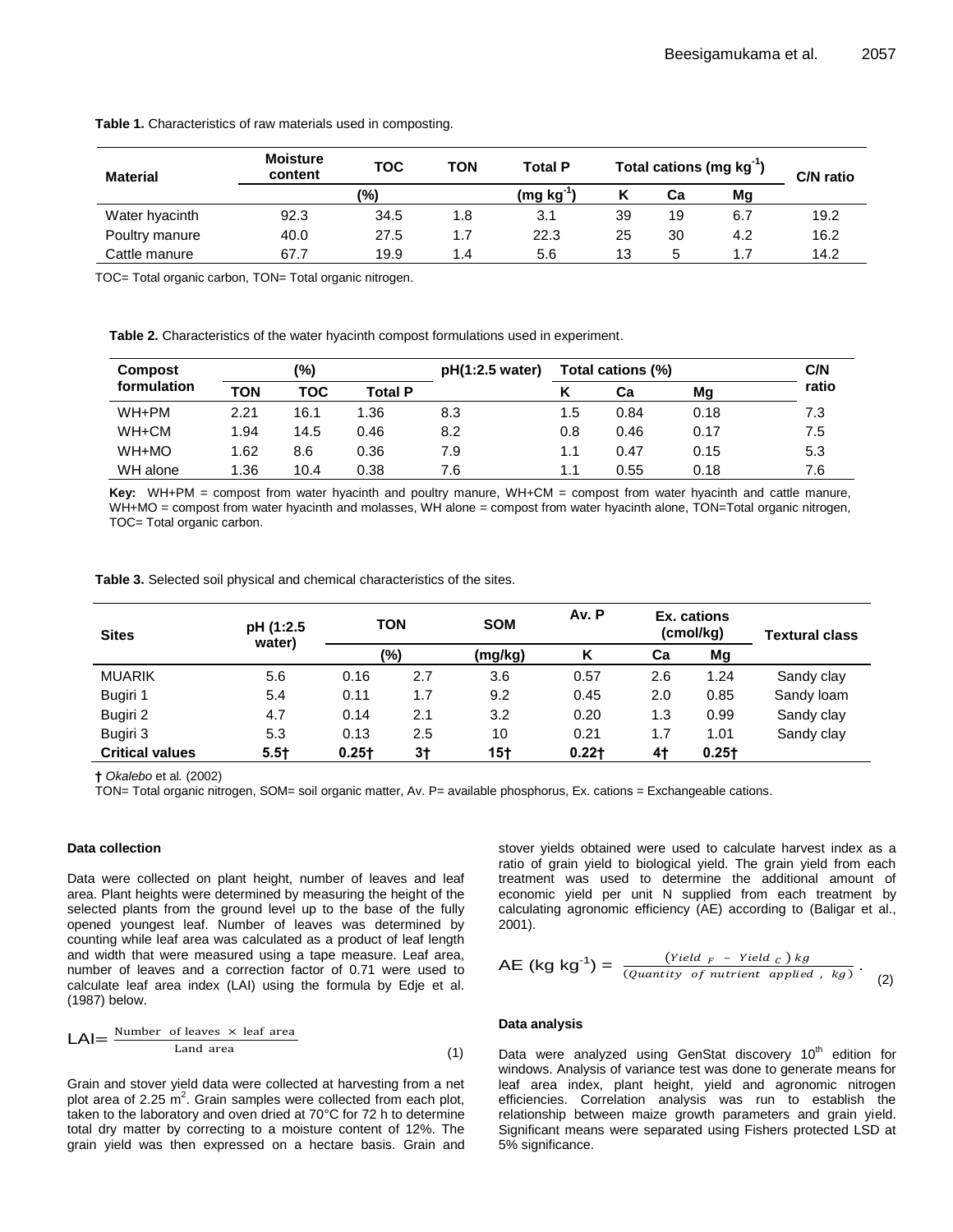|                       |                      | Leaf area index at different growth periods |         |          |  |
|-----------------------|----------------------|---------------------------------------------|---------|----------|--|
| <b>Compost type</b>   | Rates (t $ha^{-1}$ ) | 6 weeks                                     | 8 weeks | 10 weeks |  |
| Control               | 0                    | 2.01                                        | 2.80    | 2.81     |  |
| WH+MO                 | 3                    | 2.33                                        | 3.88    | 3.14     |  |
| WH+CM                 | 3                    | 2.12                                        | 3.23    | 2.85     |  |
| WH+PM                 | 3                    | 2.13                                        | 3.54    | 3.05     |  |
| WH alone              | 3                    | 2.26                                        | 3.43    | 2.99     |  |
| WH+MO                 | 6                    | 2.31                                        | 3.64    | 2.17     |  |
| WH+CM                 | 6                    | 2.30                                        | 3.59    | 3.05     |  |
| WH+PM                 | 6                    | 2.28                                        | 3.66    | 3.10     |  |
| WH alone              | 6                    | 2.19                                        | 3.57    | 3.35     |  |
| LSD <sub>(0.05)</sub> |                      | 0.36                                        | 0.43    | 0.43     |  |
| CV (%)                |                      | 22.3                                        | 16.9    | 19.4     |  |

**Table 4.** Effect of water hyacinth-based composts on maize leaf area index.

**Key:** WH+PM = compost from water hyacinth and poultry manure, WH+CM = compost from water hyacinth and cattle manure, WH+MO = compost from water hyacinth and molasses, WH alone = compost from water hyacinth alone; 3 and 6 t ha $^{-1}$  are compost application rates.

| Table 5. Maize height at six weeks and increases in height at 8 and 10 weeks after application of water hyacinth-based composts. |  |  |  |  |
|----------------------------------------------------------------------------------------------------------------------------------|--|--|--|--|
|----------------------------------------------------------------------------------------------------------------------------------|--|--|--|--|

| <b>Compost type</b>   | Rates (t $ha^{-1}$ ) |      |                   | Plant height at 6 weeks Increase from $6^{th}$ to $8^{th}$ week Increase from $8^{th}$ to $10^{th}$ week |
|-----------------------|----------------------|------|-------------------|----------------------------------------------------------------------------------------------------------|
|                       |                      |      | (c <sub>m</sub> ) |                                                                                                          |
| Control               | 0                    | 32.1 | 49.7              | 75.2                                                                                                     |
| WH+MO                 | 3                    | 45.7 | 70.2              | 70.1                                                                                                     |
| WH+CM                 | 3                    | 41.1 | 61.4              | 76.4                                                                                                     |
| WH+PM                 | 3                    | 41.0 | 62.6              | 69.6                                                                                                     |
| WH alone              | 3                    | 41.0 | 60.6              | 69.1                                                                                                     |
| WH+MO                 | 6                    | 44.4 | 64.3              | 70.0                                                                                                     |
| WH+CM                 | 6                    | 43.1 | 60.5              | 76.3                                                                                                     |
| WH+PM                 | 6                    | 45.4 | 67.0              | 69.9                                                                                                     |
| WH alone              | 6                    | 43.6 | 61.7              | 73.1                                                                                                     |
| LSD <sub>(0.05)</sub> |                      | 6.9  | 7.5               | 16.2                                                                                                     |
| CV (%)                |                      | 22.5 | 41.6              | 37.9                                                                                                     |

**Key:** WH+PM = compost from water hyacinth and poultry manure, WH+CM = compost from water hyacinth and cattle manure, WH+MO = compost from water hyacinth and molasses, WH alone = compost from water hyacinth alone; 3 and 6 t ha<sup>-1</sup> are compost application rates.

#### **RESULTS**

#### **Maize leaf area index (LAI)**

Compost treatments had significant (p<0.05) effect on leaf area index at eight and ten weeks after planting (Table 4). Leaf area index for all treatments increased up to eight weeks and started reducing beyond eight weeks. Compost formulations applied at 6 t/ha produced higher LAI than those applied at  $3$  t ha<sup>-1</sup> but the differences were statistically similar. However, the largest LAI of 3.88 was recorded from (WH+MO) applied at  $\overline{3}$  t ha<sup>-1</sup>, and this was significantly higher than that of control. At 10 weeks, LAI for (WH alone) at 6 t ha<sup>-1</sup> was significantly ( $p < 0.05$ )

higher that of control by 19%.

#### **Maize plant height**

All compost treatments irrespective of the rates produced significantly higher plant heights (p<0.05) than the control at six weeks (Table 5). Similar trends of events were observed in the eighth and tenth week. Similarly, increases in plant height after compost application were significantly ( $p < 0.05$ ) higher than those of the control from the sixth to eighth week irrespective of the rates. At the tenth week, increases in plant height were not significantly different (p≥0.05), indicating slowdown in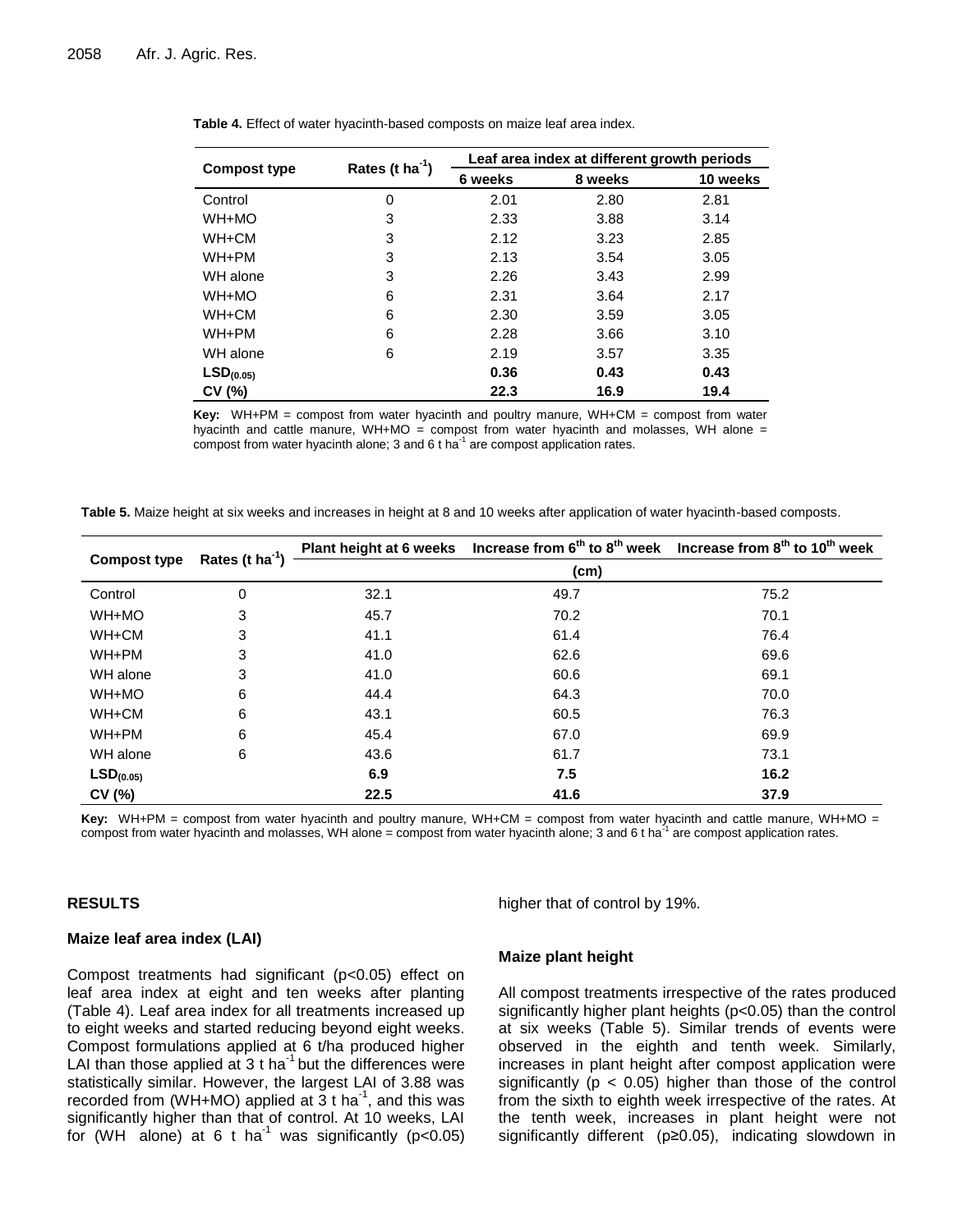| <b>Compost</b><br>formulations | Rates (t $ha^{-1}$ ) | <b>Grain yield</b><br>(t ha <sup>-1</sup> ) | <b>Harvest index</b> | $N_{AE}$ (kg kg <sup>-1</sup> ) |
|--------------------------------|----------------------|---------------------------------------------|----------------------|---------------------------------|
| Control                        | 0                    | 4.4                                         | 0.45                 |                                 |
| WH+PM                          | 3                    | 6.5                                         | 0.47                 | 25.3                            |
| WH+MO                          | 3                    | 6.5                                         | 0.42                 | 42.6                            |
| WH+CM                          | 3                    | 6.3                                         | 0.43                 | 29.8                            |
| WH alone                       | 3                    | 6.0                                         | 0.39                 | 41.5                            |
| WH+CM                          | 6                    | 6.8                                         | 0.45                 | 19.7                            |
| WH+MO                          | 6                    | 6.6                                         | 0.42                 | 19.0                            |
| WH alone                       | 6                    | 6.1                                         | 0.42                 | 20.8                            |
| WH+PM                          | 6                    | 5.8                                         | 0.41                 | 11.0                            |
| <b>LSD</b>                     |                      | 1.1                                         |                      | 19.4                            |
| CV(%)                          |                      | 25.7                                        |                      | 77.1                            |

**Table 6.** Effect of water hyacinth-based composts on maize yield.

**Key:** N<sub>AE</sub> = agronomic nitrogen efficiency; WH+PM = compost from water hyacinth and poultry manure, WH+CM = compost from water hyacinth and cattle manure, WH+MO = compost from water hyacinth and molasses, WH alone = compost from water hyacinth alone; 3 and 6 t ha<sup>-1</sup> are compost application rates.

vertical growth. The highest increases in maize plant heights from the sixth to eighth week were recorded from (WH+MO) at 3 t ha<sup>-1</sup> while (WH+CM) at both rates recorded the highest increase from eight to ten weeks. The least increases in plant height were observed in the control treatment (no input) at both sampling weeks (Table 5).

# **Maize yield and agronomic nitrogen efficiency**

All compost treatments irrespective of the rates produced significantly (p<0.05) larger maize grain yields than the control (Table 6). With the exception of (WH+PM), all compost treatments applied at 6 t ha<sup>-1</sup> produced higher grain yields than at  $3$  t ha<sup>-1</sup> but the differences were statistically similar. Treatments (WH+PM) and (WH+CM) produced the highest grain yields at 3 and 6 t ha respectively and were higher than that of the control by 32 and 35%, respectively. However, the highest harvest index and agronomic nitrogen efficiencies were recorded at the lower rate of 3 t  $ha^{-1}$ , and the control treatment performed better than WH alone in terms of harvest index at the same rate. With the exception of WH+CM, increasing compost application rate to  $6$  t ha<sup>-1</sup> reduced agronomic nitrogen efficiencies by more than 50%.

# **Correlation between growth parameters and maize grain yield**

There was generally strong positive correlation between plant heights at all growth periods and grain yield (Figure 1). The strongest relationship of all was obtained at six weeks (r=0.8) while weakest was obtained at eight weeks. Of all the three stages, plant height affected yield

significantly only at 10 weeks (p<0.05). The correlation between maize grain yield and leaf area index (LAI) varied greatly but strongest at eight weeks (r=0.8) and weakest at 10 weeks (r=0.49) (Figure 2). However, LAI did not significantly affect grain yield for all the three growth periods (p≥0.05).

# **DISCUSSION**

# **Effect of water hyacinth composts on maize growth**

It was noted that all compost treatments produced significantly (p<0.05) higher plant heights than the control, and that compost treatments applied at  $6$  t ha<sup>-1</sup> produced higher plant heights than those applied at 3 t ha $^{-1}$  (Table 5). The higher mean plant heights associated with 6 t ha<sup>-1</sup> compared to the 3 t ha<sup> $-1$ </sup> rate can be attributed to the supply of enough nutrients (N, P and K) that are essential for maize growth. The tallest plants height observed throughout the experiment for (WH+PM) applied at 6 t ha<sup>-1</sup> were because (WH+PM) had higher nitrogen and phosphorus concentrations (Table 2). Phosphorus is important in root growth and development and therefore nutrient uptake; while nitrogen is important in photosynthesis and protein formation hence fast growth in terms of height and leaf expansion (Hawkesford et al., 2012).

The higher increases in maize plant height associated with treatment (WH+MO) applied at 3 t ha<sup>-1</sup> at six, eight and ten weeks (Table 5) are because this treatment was able to supply just enough nutrients required for plant growth without excesses. The same trend was observed on leaf area index (Table 4). There, were therefore, little or no cases of antagonism or toxicity due to excess nutrient supply that could have affected plant growth. The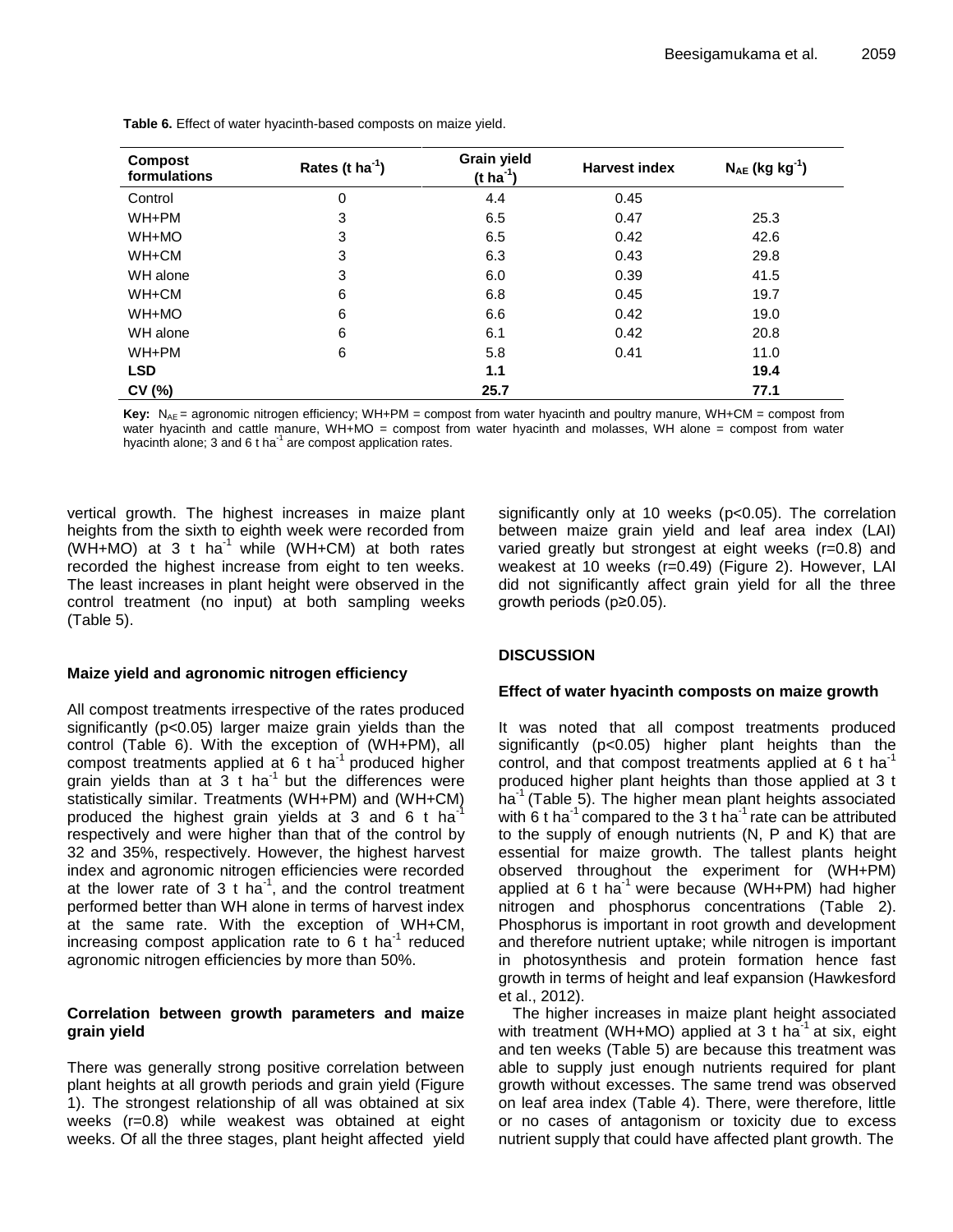

Plant height (cm) at different growth periods

**Figure 1.** Relationship between maize grain yield and plant height after application of water hyacinth-based composts.



**Figure 2.** Relationship between maize grain yield and LAI after application of water hyacinth-based composts.

non-significant difference (p≥0.05) in maize height between 3 and 6 t ha $^{-1}$  implies that the plant had absorbed enough of the nutrients it required at 3 t ha<sup>-1</sup>. Therefore, most nutrients that were absorbed beyond 3 t  $ha^{-1}$  were not utilized in the plant growth and development processes hence no significant difference (p≥0.05) in growth parameters like height between the two rates even though 6 t ha<sup>-1</sup> produced higher means. High plant and leaf area index are important in positioning the plant to trap photosynthetically active radiation to make enough assimilates important for grain formation. This is confirmed by the strong correlation of

growth parameters with grain yield (Figures 1 and 2).

## **Effect of water hyacinth compost on maize grain yield**

The control treatment (no input) realized the least grain yield yet there was no significant (p≥0.05) difference between grain yield at 3 and 6 t ha<sup>-1</sup> (Table 5). The significant difference (p<0.05) in grain yield observed between different water hyacinth compost formulations and the control has been reported in other studies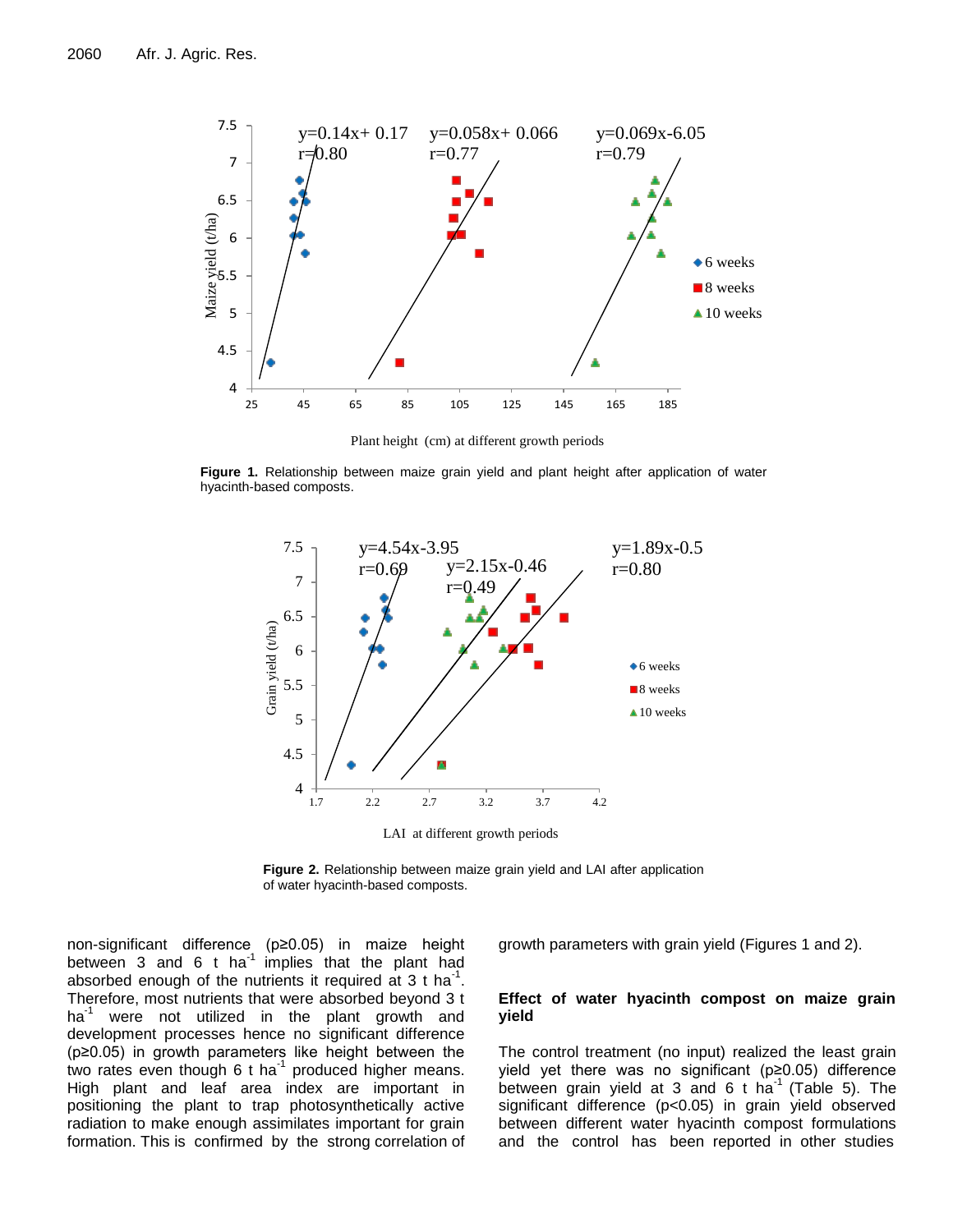(Evanylo et al., 2008; Rutonesha, 2009; Osoro et al., 2013). The significantly (p<0.05) higher grain yields of compost formulations compared to the control could be because of the higher nutrient contents of the compost formulations applied. The site characteristics (Table 3) indicated low soil fertility and therefore, there was response to added compost and the rate of  $3$  t ha<sup>-1</sup> could have been sufficient. Ming-Mang et al. (2008) reported similar corn uptake of N, P and K in compost but significantly higher (p<0.05) than those in the control treatment, hence giving higher grain yield than the control. This study did not determine nutrient content in maize tissue but other studies. Renck and Lehmann (2004) reported highest yield and tissue concentrations of K and P where compost consisting chicken manure was applied. Therefore the higher grain yield observed at 3 tha<sup>-1</sup> than 6 t ha<sup>-1</sup> for WH+PM could be because the lower rate was able to satisfy maize nutrient requirements.

The slightly higher but non-significant grain yield at 6 than  $3$  t ha<sup>-1</sup>, higher harvest indices and agronomic nitrogen efficiencies obtained using lower application rate of 3 t ha<sup>-1</sup> indicate the role of fortified composting in compost quality improvement. With a nutrient rich compost, a small amount is required to satisfy crop nutrient demands. The two fold reduction in agronomic efficiency at 6 t ha<sup>-1</sup> means that the plant had taken up enough nutrients  $3 + ha^{-1}$  and there was luxury consumption beyond this rate. The higher harvest indices recorded at 3 t ha<sup>-1</sup> mean that enough nutrients were taken up and converted into economic yield.

# **Conclusion**

This study has demonstrated that the compost derived from water hyacinth is a good soil conditioner to enhance maize grain yields in soils of Uganda, with acidic pH. Application of water hyacinth-based compost at higher rate of 6 t ha<sup>-1</sup> produced higher maize grain yield, leaf area index and plant height than the rate of  $3t$  ha<sup>-1</sup> but highest agronomic nitrogen efficiencies and harvest index were obtained at lower rate of 3 t ha<sup>-1</sup>. The most effective dose of water hyacinth-based compost in enhancing grain yields is 3 t ha<sup>-1</sup> and the compost should be made using poultry manure. Future studies should determine the effect of water hyacinth-based composts on soil physical, chemical and biological properties.

# **CONFLICT OF INTERESTS**

The authors have not declared any conflict of interests.

## **ACKNOWLEDGEMENT**

This research was funded by ViCReS and the researchers are grateful for the funding.

#### **REFERENCES**

- Amoding A, Muzira R, Bekunda MA, Woomer PL (1999). Bioproductivity and decomposition of Water hyacinth in Uganda. African Crop Science Journal 7(4):433-439
- Aniku JRF (2001). Soil classification and pedology: Soils classification and pedology, In: Mukiibi JK (Ed.). Agriculture in Uganda (vol. 1). General information. Fountain publishers limited Kampala, Uganda. Chapter 4:66-103.
- AOAC International (2003). Official methods of analysis of AOAC International. 17th edition, 2nd revision. Gaithersburg, MD, USA, Association of Analytical Communities. www.worldcat.org/title/officialmethods-of-analysis-of-aoac-international/oclc/476032693. Accessed: 25th August 2016
- Baligar VC, Fageria NK, He ZL (2001). Nutrient Use Efficiency in Plants. Communications in Soil Science and Plant Analysis 32(7-8):921-950.
- Beesigamukama D, Tumuhairwe JB, Muoma J, Maingi JM, Ombori O, Mukaminega D, Nakanwagi J, Amoding A (2018). Improving Water Hyacinth-Based Compost for Crop Production. Journal of Agricultural Science and Food Technology 4:3.
- Ebanyat P (2009). A road to food ? Efficacy of nutrient management options targeted to heterogeneous soilscapes in the Teso farming system , Uganda. PhD thesis. Wageningen university, Netherlands. 230 p.
- Epstein E (1997). The science of composting. CRC press LLC, 2000 N.W. Corporate Blvd., Boca Raton, Florida 33431 USA. ISBN 1- 56676-478-5: P 487.
- Evanylo G, Sherony C, Spargo J, Starner D, Brosius M, Haerin K (2008). Soil and water environmental effects of fertilizer, manure and compost-based fertility practices in an organic vegetable cropping system. Agriculture, Ecosystems and Environment 127:50-58.
- Food and Agriculture organisation (FAO) (2017). The state of food and agriculture. Food and Agriculture organisation of the united nations. Rome. ISBN 978-92-5-109873-8. P. 181.
- Hawkesford M, Horst W, Kichey T, Lambers H, Schjoerring J, Skrumsager IM, White P (2012). In: Marschner P (Ed.) (2012): Marschner's mineral nutrition in higher plants. Third edition. Chapter 6:135-189.
- Ming-Mang X, Dong-Chu L, Jumei L, Dao-Zhu Q, Yagi K, Hosen Y (2008). Effects of organic manure application with chemical fertilizers on nutrient absorption and yield of rice in Hunan of Southern China. Agricultural Sciences in China 7(10):1245-1252.
- Musinguzi P, Ebanyat P, Tenywa JS, Basamba TA, Tenywa MM, Mubiru DN (2016). Critical soil organic carbon range for optimal crop respeonse to mineral fertiliser. Experimental Agriculture 52(4):635- 653.
- Nkonya E, Pender J, Kaizzi CK, Kato E, Mugarura S, Ssali H, Muwonge J (2008). Linkages between land management, land degradation, and poverty in Sub-Saharan Africa: The case of Uganda. IFPRI Research Report P 159.
- Okalebo JR, Gathua W, Woomer L (2002). Laboratory methods of soil and plant analysis. A working manual. The second edition. Nairobi Kenya.
- Osoro N, Muoma JO, Amoding A, Mukaminega D, Muthini M, Ombori O, Maingi JM (2013). Effects of Water hyacinth (Eichhornia crassipes [Mart.] Solms) compost on Growth and Yield Parameters of Maize (Zea mays). British Journal of Applied Science and Technology 4(4):617-633.
- Renck A, Lehmann J (2004). Rapid water flow and transport of inorganic and organic nitrogen in a highly aggregated tropical soil. Soil Science 169:330-341.
- Rufino MC, Dury J, Tittonell P, van Wijk MT, Herrero M, Zingore S, Mapfumo P, Giller KE (2011). Competing use of organic resources, village-level interactions between farm types and climate variability in a communal area of NE Zimbabwe. Agricultural Systems 104(2):175- 190.
- Rutonesha FG (2009). Effects of manure from Water hyacinth on soil fertility and maize performance under controlled conditions in Rwanda. Master thesis 56:82.
- Sanchez PA, Denning GL, Nziguheba G (2009). The African green revolution moves forward. Food Security 1:37-44.
- Tully K, Sullivan C, Weil R, Sanchez P (2015). The State of Soil